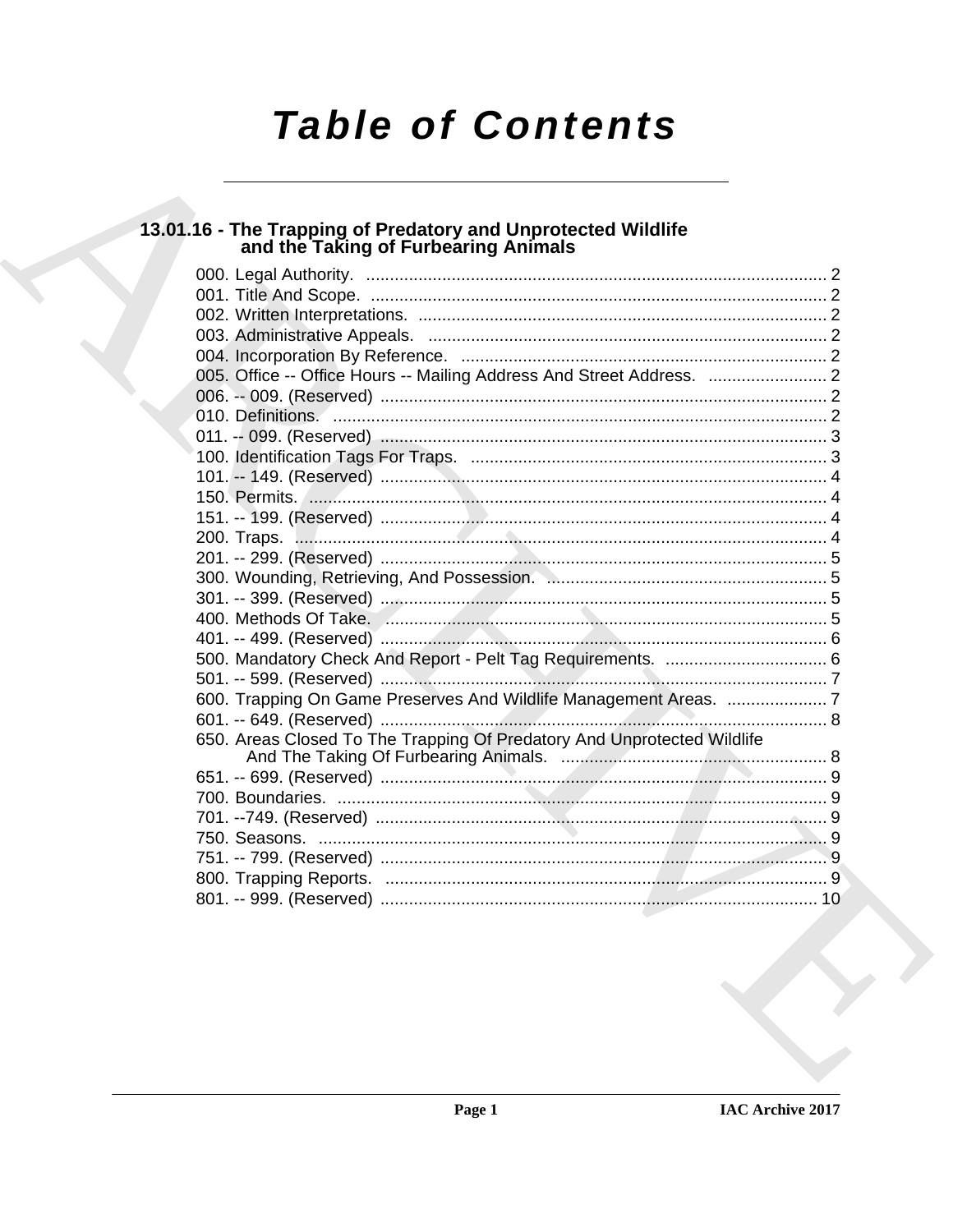#### **IDAPA 13 TITLE 01 CHAPTER 16**

#### **13.01.16 - THE TRAPPING OF PREDATORY AND UNPROTECTED WILDLIFE AND THE TAKING OF FURBEARING ANIMALS**

#### <span id="page-1-1"></span><span id="page-1-0"></span>**000. LEGAL AUTHORITY.**

#### <span id="page-1-2"></span>**001. TITLE AND SCOPE.**

#### <span id="page-1-3"></span>**002. WRITTEN INTERPRETATIONS.**

#### <span id="page-1-4"></span>**003. ADMINISTRATIVE APPEALS.**

#### <span id="page-1-5"></span>**004. INCORPORATION BY REFERENCE.**

|  | There are no documents that have been incorporated by reference into this rule. |  |  | $(3-30-01)$ |  |
|--|---------------------------------------------------------------------------------|--|--|-------------|--|
|--|---------------------------------------------------------------------------------|--|--|-------------|--|

#### <span id="page-1-6"></span>**005. OFFICE -- OFFICE HOURS -- MAILING ADDRESS AND STREET ADDRESS.**

#### <span id="page-1-7"></span>**006. -- 009. (RESERVED)**

#### <span id="page-1-10"></span><span id="page-1-9"></span><span id="page-1-8"></span>**010. DEFINITIONS.**

|                       |                             | <b>CHAPTER 16</b>                                                                                                                                                                                                                                                                                                                                                                                         |             |
|-----------------------|-----------------------------|-----------------------------------------------------------------------------------------------------------------------------------------------------------------------------------------------------------------------------------------------------------------------------------------------------------------------------------------------------------------------------------------------------------|-------------|
|                       |                             | 13.01.16 - THE TRAPPING OF PREDATORY AND UNPROTECTED WILDLIFE<br>AND THE TAKING OF FURBEARING ANIMALS                                                                                                                                                                                                                                                                                                     |             |
| 000.                  |                             | LEGAL AUTHORITY.<br>The Idaho Fish and Game Commission is authorized under Sections 36-104(b) and 36-1101(a), Idaho Code, to adopt<br>rules concerning the trapping of predatory and unprotected wildlife and the taking of furbearing animals. (3-30-01)                                                                                                                                                 |             |
| 001.                  |                             | <b>TITLE AND SCOPE.</b>                                                                                                                                                                                                                                                                                                                                                                                   |             |
|                       | 01.<br>Furbearing Animals." | <b>Title</b> . These rules shall be cited in full as IDAPA 13.01.16.000, et seq., Idaho Fish and Game<br>Commission Rules IDAPA 13.01.16, "The Trapping of Predatory and Unprotected Wildlife and the Taking of                                                                                                                                                                                           | $(3-30-01)$ |
|                       | 02.                         | Scope. These rules establish the methods of trapping predatory and unprotected wildlife and the<br>taking of furbearing animals in the state of Idaho.                                                                                                                                                                                                                                                    | $(3-30-01)$ |
| 002.<br>Boise, Idaho. |                             | <b>WRITTEN INTERPRETATIONS.</b><br>In accordance with Section $67-5201(19)(b)(iv)$ , Idaho Code, this agency has written statements which pertain to the<br>interpretation of the rules of this chapter, or to the documentation of compliance with the rules of this chapter. These<br>documents are available for public inspection and copying at cost at the headquarters office at 600 South Walnut, | $(3-30-01)$ |
| 003.                  |                             | <b>ADMINISTRATIVE APPEALS.</b><br>All contested cases shall be governed by the provisions of IDAPA 13.01.01, "Rules of Practice and Procedure of the<br>Idaho Fish and Game Commission."                                                                                                                                                                                                                  | $(3-30-01)$ |
| 004.                  |                             | <b>INCORPORATION BY REFERENCE.</b><br>There are no documents that have been incorporated by reference into this rule.                                                                                                                                                                                                                                                                                     | $(3-30-01)$ |
| 005.                  |                             | <b>OFFICE -- OFFICE HOURS -- MAILING ADDRESS AND STREET ADDRESS.</b><br>The principal place of business of the Department of Fish and Game is in Boise, Idaho. The office is located at 600<br>South Walnut, Boise, Idaho and is open from 8 a.m. to 5 p.m., except Saturday, Sunday and legal holidays. The<br>mailing address is: P.O. Box 25, Boise, Idaho 83707.                                      | $(3-30-01)$ |
| $006. - 009.$         |                             | (RESERVED)                                                                                                                                                                                                                                                                                                                                                                                                |             |
| 010.                  |                             | DEFINITIONS.                                                                                                                                                                                                                                                                                                                                                                                              |             |
|                       | 01.                         | Furbearing Animals. Furbearing animals are defined as the following species:                                                                                                                                                                                                                                                                                                                              | $(7-1-93)$  |
|                       | a.                          | Marten -- Martes americana.                                                                                                                                                                                                                                                                                                                                                                               | $(7-1-93)$  |
|                       | b.                          | Fisher -- Martes pennanti.                                                                                                                                                                                                                                                                                                                                                                                | $(7-1-93)$  |
|                       | c.                          | Mink -- Mustela vison.                                                                                                                                                                                                                                                                                                                                                                                    | $(7-1-93)$  |
|                       | d.                          | Otter -- Lontra canadensis.                                                                                                                                                                                                                                                                                                                                                                               | $(3-30-01)$ |
|                       | <b>e.</b>                   | Beaver -- Castor canadensis.                                                                                                                                                                                                                                                                                                                                                                              | $(7-1-93)$  |
|                       | f.                          | Muskrat -- Ondatra zibethicus.                                                                                                                                                                                                                                                                                                                                                                            | $(7-1-93)$  |
|                       | g.                          | Bobcat -- Felis rufus.                                                                                                                                                                                                                                                                                                                                                                                    | $(7-1-93)$  |
|                       |                             |                                                                                                                                                                                                                                                                                                                                                                                                           |             |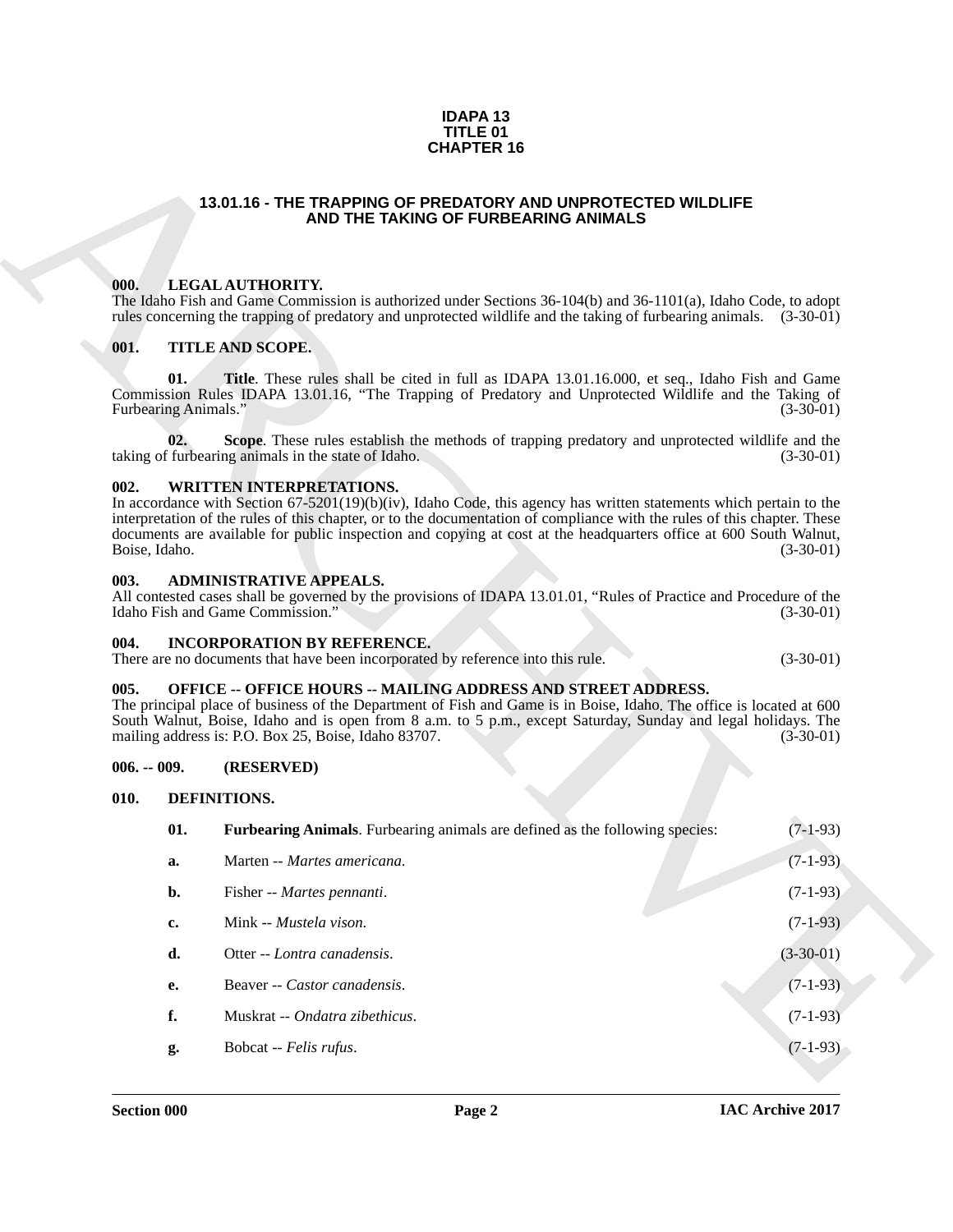### <span id="page-2-4"></span>*IDAHO ADMINISTRATIVE CODE IDAPA 13.01.16 - Trapping of Predatory & Unprotected Department of Fish and Game Wildlife & Taking of Furbearing Animals*

|                                 | <b>Department of Fish and Game</b><br><b>Wildlife &amp; Taking of Furbearing Animals</b>                                                                                                                                                                                                                                                       |             |
|---------------------------------|------------------------------------------------------------------------------------------------------------------------------------------------------------------------------------------------------------------------------------------------------------------------------------------------------------------------------------------------|-------------|
| h.                              | Lynx $-$ <i>Felis lynx</i> .                                                                                                                                                                                                                                                                                                                   | $(7-1-93)$  |
| i.                              | Red Fox -- <i>Vulpes vulpes</i> , and includes all color phases found in Idaho.                                                                                                                                                                                                                                                                | $(7-1-93)$  |
|                                 | Badger -- Taxidea taxus.                                                                                                                                                                                                                                                                                                                       | $(7-1-93)$  |
| 02.                             | <b>Predatory Wildlife.</b> Predatory wildlife is defined as the following species:                                                                                                                                                                                                                                                             | $(7-1-93)$  |
| a.                              | Coyote.                                                                                                                                                                                                                                                                                                                                        | $(7-1-93)$  |
| b.                              | Jackrabbit.                                                                                                                                                                                                                                                                                                                                    | $(7-1-93)$  |
| c.                              | Raccoon                                                                                                                                                                                                                                                                                                                                        | $(4-7-11)$  |
| d.                              | Skunk.                                                                                                                                                                                                                                                                                                                                         | $(7-1-93)$  |
| e.                              | Weasel.                                                                                                                                                                                                                                                                                                                                        | $(7-1-93)$  |
| 03.<br>wildlife.                | <b>Unprotected Wildlife.</b> Unprotected wildlife is defined as all animals OTHER than those classified<br>by the Fish and Game Commission as big game animals, upland game animals, game birds, game fish, crustacea,<br>migratory birds, furbearing animals, threatened or endangered wildlife, protected nongame wildlife or predatory      | $(4-7-11)$  |
| 04.                             | Bait. Bait is defined as any animal parts; except bleached bones or liquid scent.                                                                                                                                                                                                                                                              | $(4-6-05)$  |
| 05.                             | Sets.                                                                                                                                                                                                                                                                                                                                          | $(4-7-11)$  |
| a.<br>the natural ground level. | Ground Set. Ground set is defined as any foothold trap, body-gripping trap, or snare originally set<br>in or on the land (soil, rock, etc.). This includes any traps elevated up to a maximum of thirty-six (36) inches above                                                                                                                  | $(4-7-11)$  |
| b.                              | Water Set. Water set is defined as any trap or snare originally set in or on any body of water. This<br>shall include traps on floats in the water and those that are set with a minimum of one-third $(1/3)$ of the trap<br>submerged. The term water set applies to traps set on beaver dams, in bank holes and in the water at bank slides. | $(4-7-11)$  |
|                                 | Other Sets. Other set is defined as any set not defined as a ground or water set, including without<br>limitation, elevated sets originally set thirty-six (36) inches or more above natural ground level.                                                                                                                                     | $(4-7-11)$  |
| 06.                             | Public Trail. Public trail is defined as any trail designated by any city, county, state, or federal<br>transportation or land management agency on the most current official map of the agency.                                                                                                                                               | $(4-7-11)$  |
| $011. - 099.$                   | (RESERVED)                                                                                                                                                                                                                                                                                                                                     |             |
| <b>100.</b>                     | <b>IDENTIFICATION TAGS FOR TRAPS.</b><br>All traps or snares, except those used for pocket gophers, ground squirrels or other unprotected rodents, shall have<br>attached to the snare or the chain of every trap, a metal tag bearing:                                                                                                        | $(7-1-93)$  |
| 01.                             | Name and Address. In legible English the name and current address of the trapper; or                                                                                                                                                                                                                                                           | $(7-1-93)$  |
| 02.                             | <b>Number.</b> A six (6) digit number assigned by the Department.                                                                                                                                                                                                                                                                              | $(7-1-93)$  |
| a.                              | Any person wishing to mark his traps and/or snares with a six (6) digit number must make<br>application to the Department at a regional office, the McCall office, or the Headquarters Office.                                                                                                                                                 | $(3-30-01)$ |
|                                 |                                                                                                                                                                                                                                                                                                                                                |             |

<span id="page-2-9"></span><span id="page-2-8"></span><span id="page-2-7"></span><span id="page-2-6"></span><span id="page-2-2"></span>

| 04. | <b>Bait.</b> Bait is defined as any animal parts; except bleached bones or liquid scent. |  |  | $(4-6-05)$ |  |
|-----|------------------------------------------------------------------------------------------|--|--|------------|--|
|-----|------------------------------------------------------------------------------------------|--|--|------------|--|

#### <span id="page-2-5"></span><span id="page-2-3"></span><span id="page-2-0"></span>**011. -- 099. (RESERVED)**

#### <span id="page-2-12"></span><span id="page-2-11"></span><span id="page-2-10"></span><span id="page-2-1"></span>**100. IDENTIFICATION TAGS FOR TRAPS.**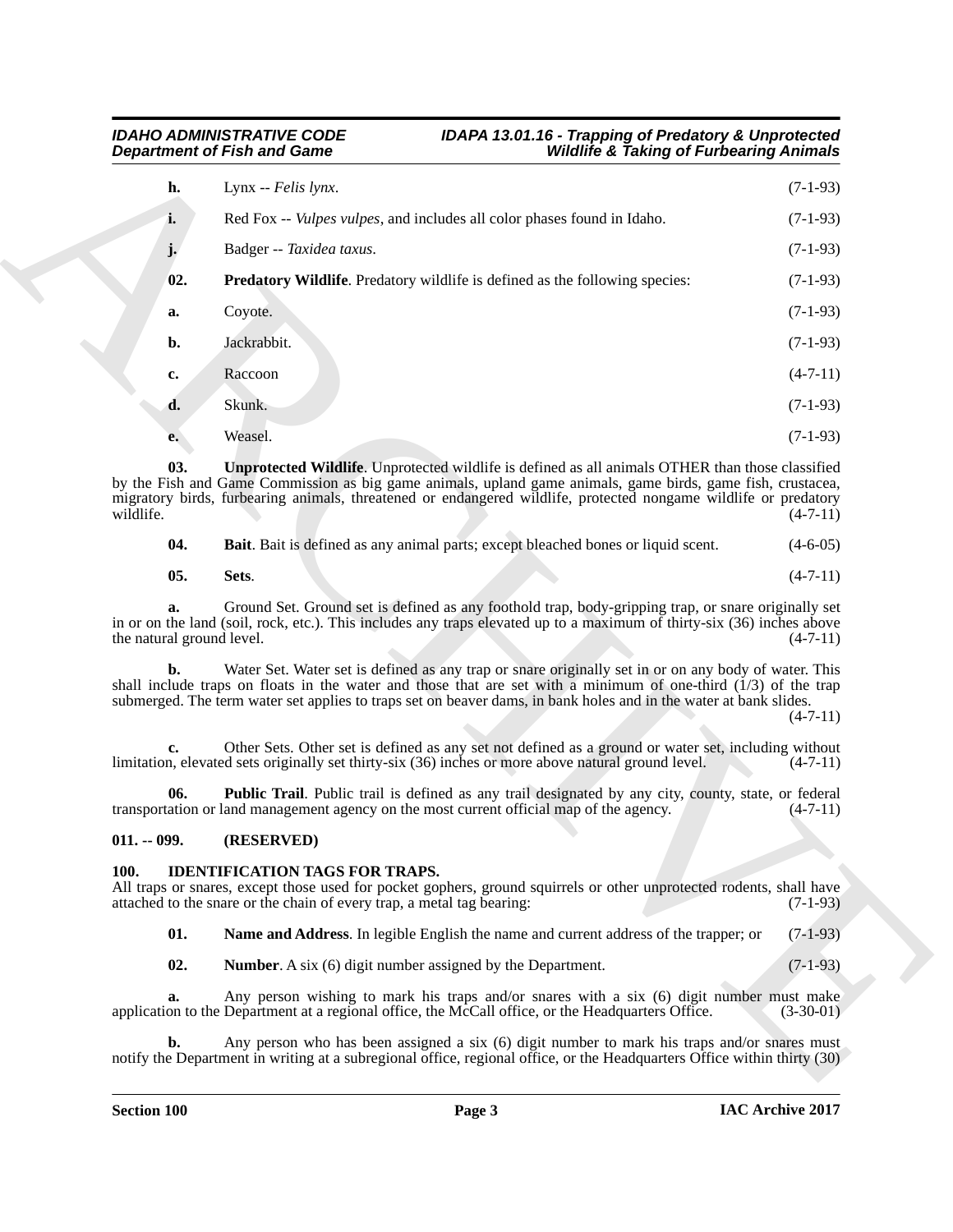*IDAHO ADMINISTRATIVE CODE IDAPA 13.01.16 - Trapping of Predatory & Unprotected Department of Fish and Game Wildlife & Taking of Furbearing Animals*

days of any change in address. (7-1-93)

<span id="page-3-0"></span>**101. -- 149. (RESERVED)**

#### <span id="page-3-9"></span><span id="page-3-4"></span><span id="page-3-1"></span>**150. PERMITS.**

**01. General**. No person may trap in a controlled trapping unit for the designated species without having a valid permit for that controlled trapping unit in possession. In the event that a permit is issued based on erroneous information, the permit will be invalidated by the Department and may NOT be used. The Department will notify the permittee of the invalidation of the permit. The person will remain on the drawn list, and if there is a waiting period in a succeeding year, the person will be required to wait the specified time period. (7-1-9 waiting period in a succeeding year, the person will be required to wait the specified time period.

<span id="page-3-8"></span><span id="page-3-6"></span>**02. Eligibility**. Any person possessing a valid Idaho trapping license is eligible to apply for a controlled trapping unit permit.

**Department of Fish and Game**<br>
Archives and Source in the state of the state of the state of the state of the state of the state of the state of the state of the state of the state of the state of the state of the state o **03. Applications**. Applications for controlled trapping permits shall be made on a form prescribed by the Department and must be received at the Headquarters Office of the Idaho Department of Fish and Game or postmarked not later than September 15 of each year. Any application which is unreadable, has incomplete or incorrect trapping license numbers, or which lacks the required information or fee will be declared void and will not be entered in the drawing. All applications will be considered final. They may not be resubmitted after correction. Applicants must comply with the following requirements: (7-1-93)

**a.** No person may submit more than one (1) application for a controlled beaver trapping permit.

| No group applications will be accepted. | $(7-1-93)$ |
|-----------------------------------------|------------|

## <span id="page-3-7"></span>**04. Controlled Trapping Permit Drawing**. (7-1-93)

**a.** Applications that are not drawn for the first choice unit will automatically be entered into a second choice applied for has not been filled. (7-1-93) choice drawing, provided the second choice applied for has not been filled.

**b.** If an insufficient number of "first choice" applications are received for a unit, remaining permits will be filled from applications listing the unit as a second choice. (10-26-94)

**c.** Any permits left unfilled after the second choice drawing may be issued on a first-come-first-<br>(10-26-94) served basis. (10-26-94)

<span id="page-3-11"></span>**05. Successful Applicants**. Successful applicants will be notified by mail and must contact the person listed on the notice by October 14 to obtain the permit. The permittee, upon agreeing to follow trapping instructions for the unit, will be issued a permit. (7-1-93)

**06. Revocation of Permits**. Any permittee who does not comply with the following will have his voked: (7-1-93) permit revoked:

<span id="page-3-10"></span><span id="page-3-5"></span>

| The Fish and Game Code and these rules: or | $(7-1-93)$ |
|--------------------------------------------|------------|
| The instructions for the trapping unit.    | $(7-1-93)$ |

**07. Alternative Permittee**. Any revoked permit may be issued to an alternate, selected at the time of the drawing. If there is no alternate, or the alternate fails to comply with Subsection 150.05 above, the permit may be issued to the first eligible trapper answering a notification of vacant trapping Unit as approved by the Regional Supervisor. (7-1-93)

<span id="page-3-2"></span>**151. -- 199. (RESERVED)**

<span id="page-3-12"></span><span id="page-3-3"></span>**200. TRAPS.**

(5-3-03)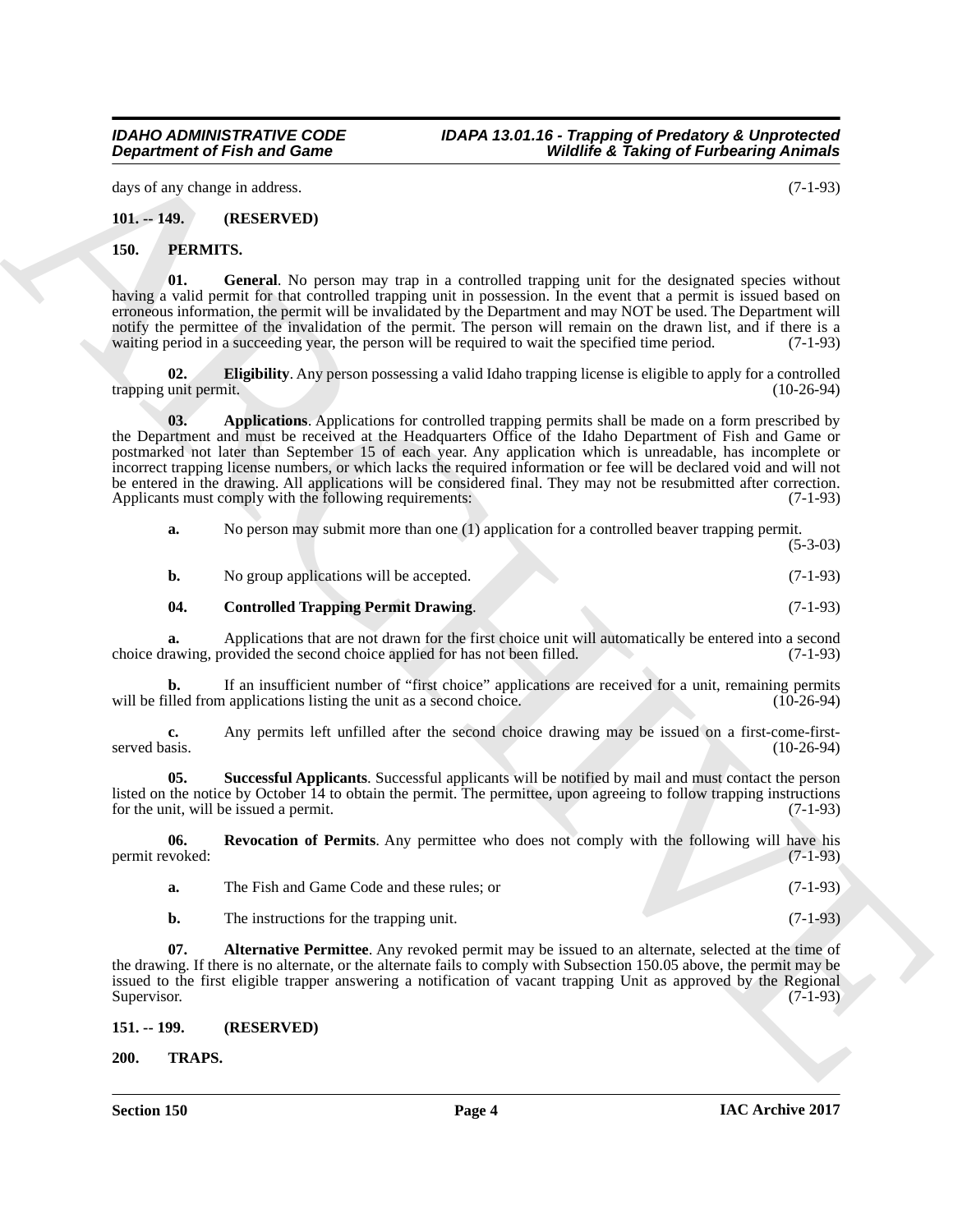#### <span id="page-4-7"></span>**01. Checking Traps**. (7-1-93)

**Department of Frish and Game**<br>
(**i.** Checking trajection and European interpretational probability is a state of the state of the state of the state of the state of the state interpretation of the state of the state of t **a.** No person shall place snares or traps for furbearing animals, predatory or unprotected wildlife, EXCEPT pocket gophers, ground squirrels and other unprotected rodents, without visiting every trap or snare once every seventy-two (72) hours and removing any catch therein. (7-1-93)

**b.** Trappers acting under authority of the U.S. Department of Agriculture, Animal Plant Health Inspection Service, Wildlife Services are exempt from this rule. (7-1-99)

**02. Removing Trapped Animals of Another**. No person shall remove wildlife from the trap or snare or EXCEPT licensed trappers with written permission from the owner. (7-1-93) of another EXCEPT licensed trappers with written permission from the owner.

#### <span id="page-4-9"></span><span id="page-4-8"></span>**03. Release of Non-Target Catches**. (7-1-93)

**a.** All non-target species caught alive shall be released immediately. Non-target species are defined as is caught for which the season is closed. (7-1-93) any species caught for which the season is closed.

**b.** Any trapper who catches a non-target species that is dead shall:  $(7-1-93)$ 

i. Prior to removing the animal, record the date and species of animal caught. This information must led in the mandatory furtaker harvest report. (5-3-03) be included in the mandatory furtaker harvest report.

ii. Remove the animal from the trap and take it into possession. (7-1-93)

iii. Notify the Department of Fish and Game through the local Conservation Officer, Subregional or Regional office within seventy-two (72) hours to make arrangements to transfer the animal to the Department. (10-26-94)

iv. The Department will reimburse trappers ten dollars (\$10) for each bobcat, lynx, wolverine, otter, or fisher caught accidentally and turned in. (4-6-05)

#### <span id="page-4-0"></span>**201. -- 299. (RESERVED)**

#### <span id="page-4-10"></span><span id="page-4-1"></span>**300. WOUNDING, RETRIEVING, AND POSSESSION.**

**01. Wound or Kill**. No person shall wound or kill any furbearer by hunting without making a reasonable effort to retrieve it and reduce it to possession. Every furbearer wounded by hunting and reduced to possession shall be killed immediately. (7-1-93)

<span id="page-4-12"></span><span id="page-4-11"></span><span id="page-4-5"></span><span id="page-4-4"></span>**02.** Live Furbearer. No person shall possess a live furbearer taken from the wild. (7-1-93)

#### <span id="page-4-2"></span>**301. -- 399. (RESERVED)**

#### <span id="page-4-3"></span>**400. METHODS OF TAKE.**

**01. Furbearing Animals**. No person shall take beaver, muskrat, mink, marten, or otter by any method other than trapping. In Valley County and portions of Adams County in the Little Salmon River drainage, red fox may<br>be taken only by trapping. (5-3-03) be taken only by trapping.

**02. Hunting**. No person hunting permissible furbearing animals or predatory or unprotected wildlife shall: (7-1-93)

<span id="page-4-6"></span>**a.** Hunt with any weapon the possession of which is prohibited by state or federal law. (7-1-93)

**b.** Hunt with dogs unless they comply with IDAPA 13.01.15, "Rules Governing the Use of Dogs." (7-1-93)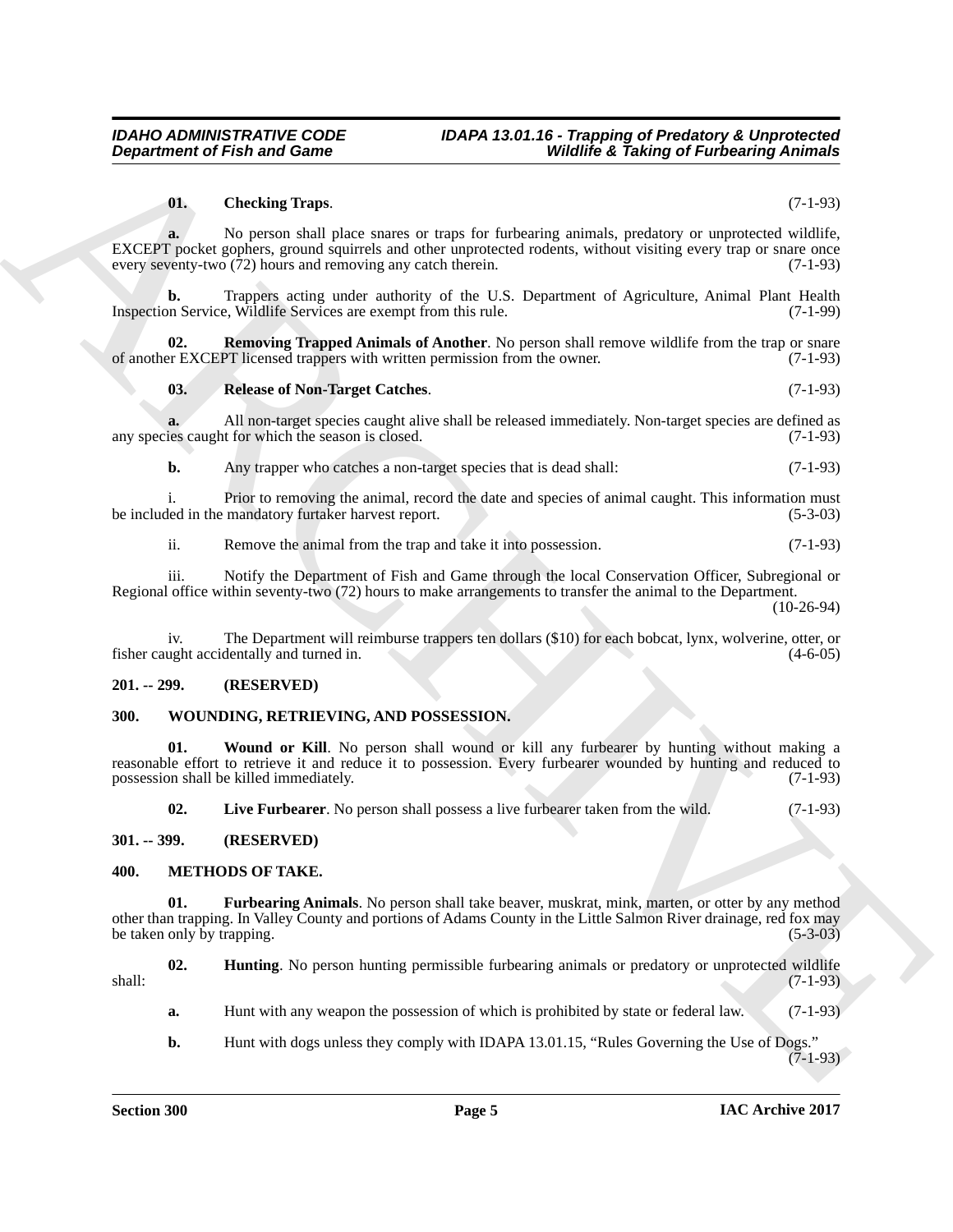### <span id="page-5-4"></span>*IDAHO ADMINISTRATIVE CODE IDAPA 13.01.16 - Trapping of Predatory & Unprotected Wildlife & Taking of Furbearing Animals*

|                                | <b>Department of Fish and Game</b>                                                                                                                                                                                                                                                                                                                    | <b>Wildlife &amp; Taking of Furbearing Animals</b> |             |
|--------------------------------|-------------------------------------------------------------------------------------------------------------------------------------------------------------------------------------------------------------------------------------------------------------------------------------------------------------------------------------------------------|----------------------------------------------------|-------------|
| $c_{\cdot}$                    | Hunt any furbearing animal with or by the aid of artificial light.                                                                                                                                                                                                                                                                                    |                                                    | $(4-7-11)$  |
| d.                             | Persons may hunt raccoon with the aid of an artificial light without a permit from the Director but<br>no person hunting raccoon at night shall:                                                                                                                                                                                                      |                                                    | $(4-7-11)$  |
| i.                             | Hunt from a motorized vehicle.                                                                                                                                                                                                                                                                                                                        |                                                    | $(7-1-93)$  |
| ii.                            | Use any light attached to any motor vehicle.                                                                                                                                                                                                                                                                                                          |                                                    | $(7-1-93)$  |
| iii.                           | Hunt on private land without obtaining written permission from the landowner or lessee. (7-1-93)                                                                                                                                                                                                                                                      |                                                    |             |
| 03.                            | <b>Trapping</b> . No person trapping furbearing animals or predatory or unprotected wildlife shall:                                                                                                                                                                                                                                                   |                                                    | $(7-1-93)$  |
|                                | Use for bait or scent, any part of a domestic or wild origin game bird, big game animal, upland<br>game animal, game fish, or protected nongame wildlife.                                                                                                                                                                                             |                                                    | $(4-7-11)$  |
| b.                             | Use any set within thirty (30) feet of any visible bait.                                                                                                                                                                                                                                                                                              |                                                    | $(4-6-05)$  |
| c.                             | Use a dirt hole ground set with bait unless the person ensures that the bait remains covered at all<br>times to protect raptors and other meat-eating birds from being caught accidentally.                                                                                                                                                           |                                                    | $(4-7-11)$  |
| d.                             | Use live animals as a bait or attractant.                                                                                                                                                                                                                                                                                                             |                                                    | $(4-6-05)$  |
| е.<br>maintained public trail. | Place any ground, water, or other sets on, across, or within five (5) feet of center line of any                                                                                                                                                                                                                                                      |                                                    | $(4-7-11)$  |
| f.<br>highway right-of-way.    | Place any ground set on, across, or within any public highway as defined in Section 36-202, Idaho<br>Code; except ground sets may be placed underneath bridges and within and at culverts that are part of a public                                                                                                                                   |                                                    | $(4-7-11)$  |
| federal law.                   | Place any ground set incorporating snare, trap, or attached materials within three hundred (300) feet<br>of any designated public campground, trailhead, or picnic area. Cage or box live traps are permitted within three<br>hundred (300) feet of designated public campgrounds, trailheads, or picnic areas as allowed by city, county, state, and |                                                    | $(3-29-12)$ |
| h.<br>loop of the snare.       | Place or set any ground set snare without a break-away device or cable stop incorporated within the                                                                                                                                                                                                                                                   |                                                    | $(3-29-12)$ |
| i.<br>inches.                  | Place any ground set incorporating a foothold trap with an inside jaw spread greater than nine (9)                                                                                                                                                                                                                                                    |                                                    | $(3-29-12)$ |
| 401. -- 499.                   | (RESERVED)                                                                                                                                                                                                                                                                                                                                            |                                                    |             |
| 500.                           | MANDATORY CHECK AND REPORT - PELT TAG REQUIREMENTS.                                                                                                                                                                                                                                                                                                   |                                                    |             |
| 01.                            | Mandatory Check and Report. Any person trapping river otter or taking bobcat, whether by<br>hunting or trapping, must comply with the mandatory check and report and pelt tag requirements by:                                                                                                                                                        |                                                    | $(5-3-03)$  |
| a.                             | Presenting the pelts of all bobcat taken to a regional office, the McCall office or official check point<br>to obtain the appropriate pelt tag and complete a harvest report. To have a pelt tagged, the pelt must be legally taken                                                                                                                   |                                                    |             |
|                                | in Idaho and must be presented to a regional office, the McCall office, or designated checkpoint of IDFG during<br>normal working hours -- 8 a.m. to 5 p.m.                                                                                                                                                                                           |                                                    | $(3-30-01)$ |

### <span id="page-5-3"></span><span id="page-5-2"></span><span id="page-5-1"></span><span id="page-5-0"></span>**500. MANDATORY CHECK AND REPORT - PELT TAG REQUIREMENTS.**

**Section 500 Page 6**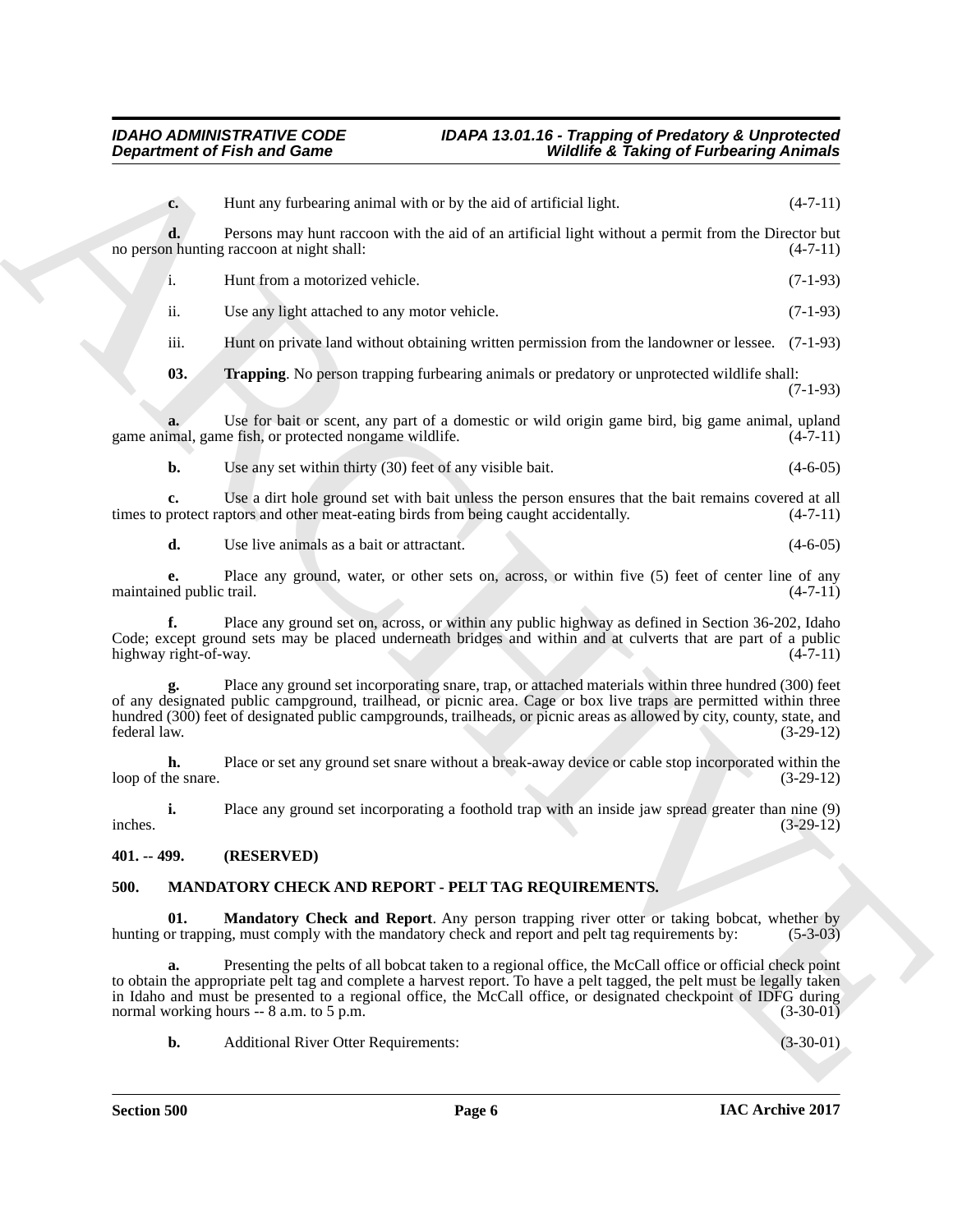#### *IDAHO ADMINISTRATIVE CODE IDAPA 13.01.16 - Trapping of Predatory & Unprotected Wildlife & Taking of Furbearing Animals*

#### <span id="page-6-2"></span><span id="page-6-0"></span>**501. -- 599. (RESERVED)**

### <span id="page-6-5"></span><span id="page-6-4"></span><span id="page-6-3"></span><span id="page-6-1"></span>**600. TRAPPING ON GAME PRESERVES AND WILDLIFE MANAGEMENT AREAS.**

| Pelts must be tagged by IDFG personnel at the regional office in the region in which the animal was<br>taken within seventy-two (72) hours of taking. Trappers unable to comply with the tagging requirements due to<br>special or unique circumstances must report their harvest to the appropriate regional office or field personnel within<br>seventy-two (72) hours and make arrangements for tagging at the proper regional office. Pelts not registered or<br>presented to Department personnel within seventy-two $(72)$ hours are subject to confiscation.<br>$(3-30-01)$<br>ii.<br>Otters harvested after the season has closed, or otters harvested in excess or a trapper's personal<br>quota of two (2), must be turned into IDFG personnel. Check with the IDFG regional office for further information<br>when reporting a harvest.<br>$(4-6-05)$<br>No person shall have in possession, except during the open season and for seventy-two (72) hours<br>iii.<br>after the close of the season, any raw otter pelt legally harvested in Idaho that does not have an official state export<br>tag attached.<br>$(3-30-01)$<br>Pelt Tags. A fee of two dollars (\$2) will be charged for each pelt tag. An additional vendor fee as<br>02.<br>set forth in Section 36-306, Idaho Code, will be charged to each license holder when pelts are brought in for tagging.<br>$(3-29-10)$<br>No person, who does not possess a furbearer or taxidermist license or appropriate import<br>a.<br>documentation, or both, shall have in possession, except during the open season and for ten (10) days after the close<br>of the season, any raw bobcat pelt that does not have an official state export tag attached (either Idaho's or another<br>state's official export tag).<br>$(3-29-10)$<br>No person, who does not possess a furbearer or taxidermist license or appropriate import<br>b.<br>documentation, or both, shall sell, offer for sale, purchase, or offer to purchase any raw bobcat or otter pelt that does<br>not have an official state export tag attached.<br>$(3-29-10)$<br>$501. - 599.$<br>(RESERVED)<br>TRAPPING ON GAME PRESERVES AND WILDLIFE MANAGEMENT AREAS.<br>600.<br>01.<br>Game Preserves and Wildlife Management Areas. All state game preserves and Department of<br>Fish and Game Wildlife Management Areas are open to the taking of furbearing animals by licensed trappers during<br>the open season declared for the areas in which they lie.<br>$(4-4-13)$<br>Contact or Registration Requirements. Trappers who desire to trap on any of the following<br>02.<br>Wildlife Management Areas must register in advance either at the management area headquarters or the regional<br>office:<br>$(4-4-13)$<br>Billingsley Creek.<br>$(7-1-93)$<br>a.<br>$(7-1-93)$<br>Boise River.<br>b.<br>$(7-1-99)$<br>Andrus.<br>c.<br>$(7-1-93)$<br>Camas Prairie Centennial Marsh.<br>d.<br>C.J. Strike.<br>$(7-1-93)$<br><b>e.</b><br>f.<br>$(7-1-93)$<br>Carey Lake.<br>$(7-1-93)$<br>Cartier Slough.<br>g.<br>$(7-1-93)$<br>h.<br>Coeur d'Alene River.<br>$(7-1-93)$<br>i.<br>Craig Mountain. |  | <b>Department of Fish and Game</b> | <b>Wildlife &amp; Taking of Furbearing Animals</b> |  |
|----------------------------------------------------------------------------------------------------------------------------------------------------------------------------------------------------------------------------------------------------------------------------------------------------------------------------------------------------------------------------------------------------------------------------------------------------------------------------------------------------------------------------------------------------------------------------------------------------------------------------------------------------------------------------------------------------------------------------------------------------------------------------------------------------------------------------------------------------------------------------------------------------------------------------------------------------------------------------------------------------------------------------------------------------------------------------------------------------------------------------------------------------------------------------------------------------------------------------------------------------------------------------------------------------------------------------------------------------------------------------------------------------------------------------------------------------------------------------------------------------------------------------------------------------------------------------------------------------------------------------------------------------------------------------------------------------------------------------------------------------------------------------------------------------------------------------------------------------------------------------------------------------------------------------------------------------------------------------------------------------------------------------------------------------------------------------------------------------------------------------------------------------------------------------------------------------------------------------------------------------------------------------------------------------------------------------------------------------------------------------------------------------------------------------------------------------------------------------------------------------------------------------------------------------------------------------------------------------------------------------------------------------------------------------------------------------------------------------------------------------------------------------------------------------------------------------------------------------------------------------------------------------------------------------------------------------------------------------------------------------------------------------------------------------------------------------------------------------------------------------------------|--|------------------------------------|----------------------------------------------------|--|
|                                                                                                                                                                                                                                                                                                                                                                                                                                                                                                                                                                                                                                                                                                                                                                                                                                                                                                                                                                                                                                                                                                                                                                                                                                                                                                                                                                                                                                                                                                                                                                                                                                                                                                                                                                                                                                                                                                                                                                                                                                                                                                                                                                                                                                                                                                                                                                                                                                                                                                                                                                                                                                                                                                                                                                                                                                                                                                                                                                                                                                                                                                                                        |  |                                    |                                                    |  |
|                                                                                                                                                                                                                                                                                                                                                                                                                                                                                                                                                                                                                                                                                                                                                                                                                                                                                                                                                                                                                                                                                                                                                                                                                                                                                                                                                                                                                                                                                                                                                                                                                                                                                                                                                                                                                                                                                                                                                                                                                                                                                                                                                                                                                                                                                                                                                                                                                                                                                                                                                                                                                                                                                                                                                                                                                                                                                                                                                                                                                                                                                                                                        |  |                                    |                                                    |  |
|                                                                                                                                                                                                                                                                                                                                                                                                                                                                                                                                                                                                                                                                                                                                                                                                                                                                                                                                                                                                                                                                                                                                                                                                                                                                                                                                                                                                                                                                                                                                                                                                                                                                                                                                                                                                                                                                                                                                                                                                                                                                                                                                                                                                                                                                                                                                                                                                                                                                                                                                                                                                                                                                                                                                                                                                                                                                                                                                                                                                                                                                                                                                        |  |                                    |                                                    |  |
|                                                                                                                                                                                                                                                                                                                                                                                                                                                                                                                                                                                                                                                                                                                                                                                                                                                                                                                                                                                                                                                                                                                                                                                                                                                                                                                                                                                                                                                                                                                                                                                                                                                                                                                                                                                                                                                                                                                                                                                                                                                                                                                                                                                                                                                                                                                                                                                                                                                                                                                                                                                                                                                                                                                                                                                                                                                                                                                                                                                                                                                                                                                                        |  |                                    |                                                    |  |
|                                                                                                                                                                                                                                                                                                                                                                                                                                                                                                                                                                                                                                                                                                                                                                                                                                                                                                                                                                                                                                                                                                                                                                                                                                                                                                                                                                                                                                                                                                                                                                                                                                                                                                                                                                                                                                                                                                                                                                                                                                                                                                                                                                                                                                                                                                                                                                                                                                                                                                                                                                                                                                                                                                                                                                                                                                                                                                                                                                                                                                                                                                                                        |  |                                    |                                                    |  |
|                                                                                                                                                                                                                                                                                                                                                                                                                                                                                                                                                                                                                                                                                                                                                                                                                                                                                                                                                                                                                                                                                                                                                                                                                                                                                                                                                                                                                                                                                                                                                                                                                                                                                                                                                                                                                                                                                                                                                                                                                                                                                                                                                                                                                                                                                                                                                                                                                                                                                                                                                                                                                                                                                                                                                                                                                                                                                                                                                                                                                                                                                                                                        |  |                                    |                                                    |  |
|                                                                                                                                                                                                                                                                                                                                                                                                                                                                                                                                                                                                                                                                                                                                                                                                                                                                                                                                                                                                                                                                                                                                                                                                                                                                                                                                                                                                                                                                                                                                                                                                                                                                                                                                                                                                                                                                                                                                                                                                                                                                                                                                                                                                                                                                                                                                                                                                                                                                                                                                                                                                                                                                                                                                                                                                                                                                                                                                                                                                                                                                                                                                        |  |                                    |                                                    |  |
|                                                                                                                                                                                                                                                                                                                                                                                                                                                                                                                                                                                                                                                                                                                                                                                                                                                                                                                                                                                                                                                                                                                                                                                                                                                                                                                                                                                                                                                                                                                                                                                                                                                                                                                                                                                                                                                                                                                                                                                                                                                                                                                                                                                                                                                                                                                                                                                                                                                                                                                                                                                                                                                                                                                                                                                                                                                                                                                                                                                                                                                                                                                                        |  |                                    |                                                    |  |
|                                                                                                                                                                                                                                                                                                                                                                                                                                                                                                                                                                                                                                                                                                                                                                                                                                                                                                                                                                                                                                                                                                                                                                                                                                                                                                                                                                                                                                                                                                                                                                                                                                                                                                                                                                                                                                                                                                                                                                                                                                                                                                                                                                                                                                                                                                                                                                                                                                                                                                                                                                                                                                                                                                                                                                                                                                                                                                                                                                                                                                                                                                                                        |  |                                    |                                                    |  |
|                                                                                                                                                                                                                                                                                                                                                                                                                                                                                                                                                                                                                                                                                                                                                                                                                                                                                                                                                                                                                                                                                                                                                                                                                                                                                                                                                                                                                                                                                                                                                                                                                                                                                                                                                                                                                                                                                                                                                                                                                                                                                                                                                                                                                                                                                                                                                                                                                                                                                                                                                                                                                                                                                                                                                                                                                                                                                                                                                                                                                                                                                                                                        |  |                                    |                                                    |  |
|                                                                                                                                                                                                                                                                                                                                                                                                                                                                                                                                                                                                                                                                                                                                                                                                                                                                                                                                                                                                                                                                                                                                                                                                                                                                                                                                                                                                                                                                                                                                                                                                                                                                                                                                                                                                                                                                                                                                                                                                                                                                                                                                                                                                                                                                                                                                                                                                                                                                                                                                                                                                                                                                                                                                                                                                                                                                                                                                                                                                                                                                                                                                        |  |                                    |                                                    |  |
|                                                                                                                                                                                                                                                                                                                                                                                                                                                                                                                                                                                                                                                                                                                                                                                                                                                                                                                                                                                                                                                                                                                                                                                                                                                                                                                                                                                                                                                                                                                                                                                                                                                                                                                                                                                                                                                                                                                                                                                                                                                                                                                                                                                                                                                                                                                                                                                                                                                                                                                                                                                                                                                                                                                                                                                                                                                                                                                                                                                                                                                                                                                                        |  |                                    |                                                    |  |
|                                                                                                                                                                                                                                                                                                                                                                                                                                                                                                                                                                                                                                                                                                                                                                                                                                                                                                                                                                                                                                                                                                                                                                                                                                                                                                                                                                                                                                                                                                                                                                                                                                                                                                                                                                                                                                                                                                                                                                                                                                                                                                                                                                                                                                                                                                                                                                                                                                                                                                                                                                                                                                                                                                                                                                                                                                                                                                                                                                                                                                                                                                                                        |  |                                    |                                                    |  |
|                                                                                                                                                                                                                                                                                                                                                                                                                                                                                                                                                                                                                                                                                                                                                                                                                                                                                                                                                                                                                                                                                                                                                                                                                                                                                                                                                                                                                                                                                                                                                                                                                                                                                                                                                                                                                                                                                                                                                                                                                                                                                                                                                                                                                                                                                                                                                                                                                                                                                                                                                                                                                                                                                                                                                                                                                                                                                                                                                                                                                                                                                                                                        |  |                                    |                                                    |  |
|                                                                                                                                                                                                                                                                                                                                                                                                                                                                                                                                                                                                                                                                                                                                                                                                                                                                                                                                                                                                                                                                                                                                                                                                                                                                                                                                                                                                                                                                                                                                                                                                                                                                                                                                                                                                                                                                                                                                                                                                                                                                                                                                                                                                                                                                                                                                                                                                                                                                                                                                                                                                                                                                                                                                                                                                                                                                                                                                                                                                                                                                                                                                        |  |                                    |                                                    |  |
|                                                                                                                                                                                                                                                                                                                                                                                                                                                                                                                                                                                                                                                                                                                                                                                                                                                                                                                                                                                                                                                                                                                                                                                                                                                                                                                                                                                                                                                                                                                                                                                                                                                                                                                                                                                                                                                                                                                                                                                                                                                                                                                                                                                                                                                                                                                                                                                                                                                                                                                                                                                                                                                                                                                                                                                                                                                                                                                                                                                                                                                                                                                                        |  |                                    |                                                    |  |
|                                                                                                                                                                                                                                                                                                                                                                                                                                                                                                                                                                                                                                                                                                                                                                                                                                                                                                                                                                                                                                                                                                                                                                                                                                                                                                                                                                                                                                                                                                                                                                                                                                                                                                                                                                                                                                                                                                                                                                                                                                                                                                                                                                                                                                                                                                                                                                                                                                                                                                                                                                                                                                                                                                                                                                                                                                                                                                                                                                                                                                                                                                                                        |  |                                    |                                                    |  |
|                                                                                                                                                                                                                                                                                                                                                                                                                                                                                                                                                                                                                                                                                                                                                                                                                                                                                                                                                                                                                                                                                                                                                                                                                                                                                                                                                                                                                                                                                                                                                                                                                                                                                                                                                                                                                                                                                                                                                                                                                                                                                                                                                                                                                                                                                                                                                                                                                                                                                                                                                                                                                                                                                                                                                                                                                                                                                                                                                                                                                                                                                                                                        |  |                                    |                                                    |  |
|                                                                                                                                                                                                                                                                                                                                                                                                                                                                                                                                                                                                                                                                                                                                                                                                                                                                                                                                                                                                                                                                                                                                                                                                                                                                                                                                                                                                                                                                                                                                                                                                                                                                                                                                                                                                                                                                                                                                                                                                                                                                                                                                                                                                                                                                                                                                                                                                                                                                                                                                                                                                                                                                                                                                                                                                                                                                                                                                                                                                                                                                                                                                        |  |                                    |                                                    |  |
|                                                                                                                                                                                                                                                                                                                                                                                                                                                                                                                                                                                                                                                                                                                                                                                                                                                                                                                                                                                                                                                                                                                                                                                                                                                                                                                                                                                                                                                                                                                                                                                                                                                                                                                                                                                                                                                                                                                                                                                                                                                                                                                                                                                                                                                                                                                                                                                                                                                                                                                                                                                                                                                                                                                                                                                                                                                                                                                                                                                                                                                                                                                                        |  |                                    |                                                    |  |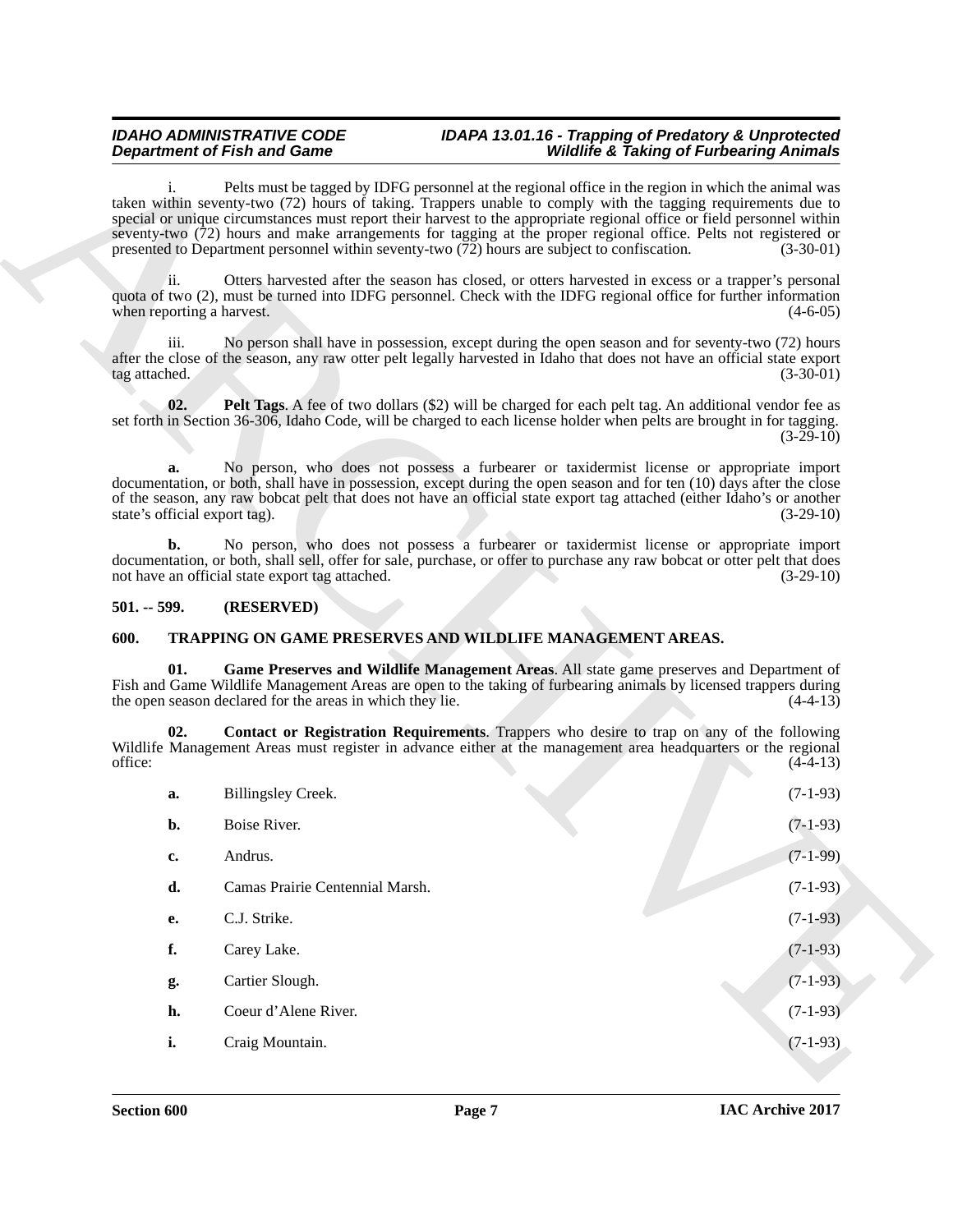| Fort Boise.<br>j.<br>k.<br>Hagerman.<br>Market Lake.<br>$\mathbf{l}$ .<br>McArthur Lake.<br>m.<br>Montpelier.<br>n.<br>Mud Lake.<br>0.<br>Niagara Springs.<br>p.<br>Payette.<br>q.<br>Portneuf.<br>r.<br>Sand Creek.<br>$\mathbf{S}$ .<br>Snow Peak.<br>t.<br>Sterling.<br>u.<br>Tex Creek.<br>$\mathbf{v}$ .<br>Georgetown Summit.<br>$\mathbf{W}_\bullet$<br><b>Blackfoot River.</b><br>X.<br>Boundary Creek.<br><b>y.</b> | $(7-1-93)$<br>$(7-1-93)$<br>$(7-1-93)$<br>$(7-1-93)$<br>$(7-1-93)$<br>$(7-1-93)$<br>$(7-1-93)$<br>$(7-1-93)$<br>$(7-1-93)$<br>$(7-1-93)$<br>$(7-1-93)$<br>$(7-1-93)$ |
|------------------------------------------------------------------------------------------------------------------------------------------------------------------------------------------------------------------------------------------------------------------------------------------------------------------------------------------------------------------------------------------------------------------------------|----------------------------------------------------------------------------------------------------------------------------------------------------------------------|
|                                                                                                                                                                                                                                                                                                                                                                                                                              |                                                                                                                                                                      |
|                                                                                                                                                                                                                                                                                                                                                                                                                              |                                                                                                                                                                      |
|                                                                                                                                                                                                                                                                                                                                                                                                                              |                                                                                                                                                                      |
|                                                                                                                                                                                                                                                                                                                                                                                                                              |                                                                                                                                                                      |
|                                                                                                                                                                                                                                                                                                                                                                                                                              |                                                                                                                                                                      |
|                                                                                                                                                                                                                                                                                                                                                                                                                              |                                                                                                                                                                      |
|                                                                                                                                                                                                                                                                                                                                                                                                                              |                                                                                                                                                                      |
|                                                                                                                                                                                                                                                                                                                                                                                                                              |                                                                                                                                                                      |
|                                                                                                                                                                                                                                                                                                                                                                                                                              |                                                                                                                                                                      |
|                                                                                                                                                                                                                                                                                                                                                                                                                              |                                                                                                                                                                      |
|                                                                                                                                                                                                                                                                                                                                                                                                                              |                                                                                                                                                                      |
|                                                                                                                                                                                                                                                                                                                                                                                                                              |                                                                                                                                                                      |
|                                                                                                                                                                                                                                                                                                                                                                                                                              | $(7-1-93)$                                                                                                                                                           |
|                                                                                                                                                                                                                                                                                                                                                                                                                              | $(5 - 8 - 09)$                                                                                                                                                       |
|                                                                                                                                                                                                                                                                                                                                                                                                                              | $(5-8-09)$                                                                                                                                                           |
|                                                                                                                                                                                                                                                                                                                                                                                                                              | $(4-4-13)$                                                                                                                                                           |
| Cottonwood.<br>z.                                                                                                                                                                                                                                                                                                                                                                                                            | $(4-4-13)$                                                                                                                                                           |
| Deer Parks.<br>aa.                                                                                                                                                                                                                                                                                                                                                                                                           | $(4-4-13)$                                                                                                                                                           |
| bb.<br>Farragut.                                                                                                                                                                                                                                                                                                                                                                                                             | $(4-4-13)$                                                                                                                                                           |
| Montour.<br>cc.                                                                                                                                                                                                                                                                                                                                                                                                              | $(4-4-13)$                                                                                                                                                           |
| dd.<br>Pend Oreille.                                                                                                                                                                                                                                                                                                                                                                                                         | $(4-4-13)$                                                                                                                                                           |
| Red River.<br>ee.                                                                                                                                                                                                                                                                                                                                                                                                            | $(4-4-13)$                                                                                                                                                           |
| ff.<br>St. Maries.                                                                                                                                                                                                                                                                                                                                                                                                           | $(4-4-13)$                                                                                                                                                           |
| 03.<br><b>Restrictions</b> . The Regional Supervisor where a wildlife management area (WMA) is located may<br>establish limits on the number of trappers allowed on the WMA, a method of equitable allocation of trapping<br>opportunity on a WMA, the number and types of sets allowed, and posting and reporting requirements.                                                                                             | $(4-4-13)$                                                                                                                                                           |
| (RESERVED)<br>$601. - 649.$                                                                                                                                                                                                                                                                                                                                                                                                  |                                                                                                                                                                      |

#### <span id="page-7-3"></span><span id="page-7-0"></span>**601. -- 649. (RESERVED)**

### <span id="page-7-2"></span><span id="page-7-1"></span>**650. AREAS CLOSED TO THE TRAPPING OF PREDATORY AND UNPROTECTED WILDLIFE AND THE TAKING OF FURBEARING ANIMALS.**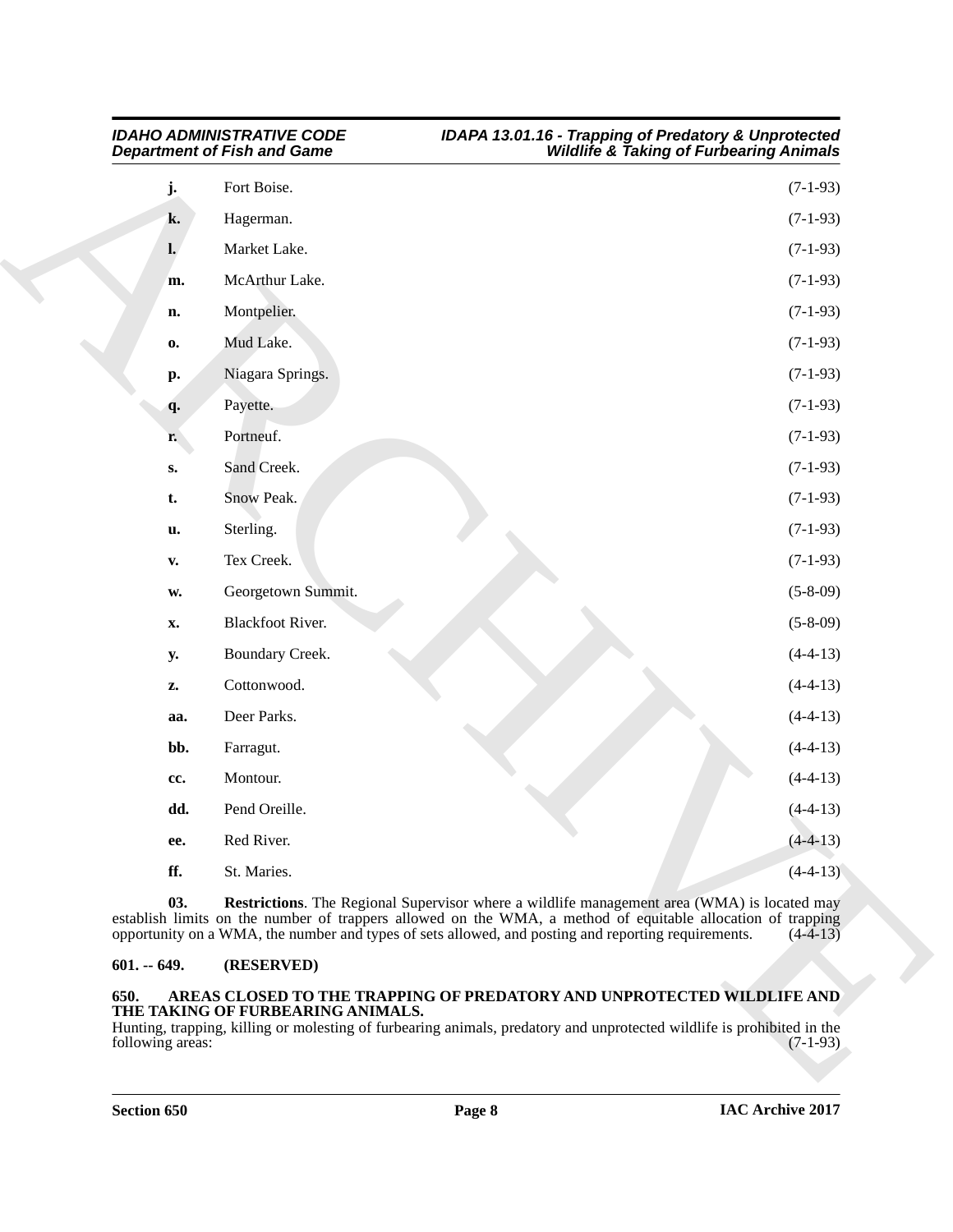#### <span id="page-8-10"></span><span id="page-8-8"></span><span id="page-8-7"></span><span id="page-8-6"></span>*IDAHO ADMINISTRATIVE CODE IDAPA 13.01.16 - Trapping of Predatory & Unprotected* **Wildlife & Taking of Furbearing Animals**

| <b>Department of Fish and Game</b> |                                                                                                                                                                                                                                                                                                                                                         |                                                                                                       | <b>Wildlife &amp; Taking of Furbearing Animals</b> |  |
|------------------------------------|---------------------------------------------------------------------------------------------------------------------------------------------------------------------------------------------------------------------------------------------------------------------------------------------------------------------------------------------------------|-------------------------------------------------------------------------------------------------------|----------------------------------------------------|--|
| 01.                                | Counties prior to the November 2000 expansion by Presidential decree. It is the trapper's/hunter's responsibility to<br>check with the Park Service to be able to identify the closed area.                                                                                                                                                             | Craters of the Moon. That area of Craters of the Moon National Monument in Blaine and Butte           | $(4-6-05)$                                         |  |
| 02.                                | Hagerman Fossil Beds National Monument in Twin Falls County.                                                                                                                                                                                                                                                                                            |                                                                                                       | $(7-1-98)$                                         |  |
| 03.                                |                                                                                                                                                                                                                                                                                                                                                         | Nez Perce National Historical Park. In Clearwater, Idaho, and Nez Perce Counties.                     | $(7-1-98)$                                         |  |
| 04.                                | <b>Ada County.</b> That portion of Ada County:                                                                                                                                                                                                                                                                                                          |                                                                                                       | $(7-1-93)$                                         |  |
| a.                                 | Within Veterans Memorial Park;                                                                                                                                                                                                                                                                                                                          |                                                                                                       | $(7-1-93)$                                         |  |
| b.                                 | downstream to the Glenwood Bridge; and                                                                                                                                                                                                                                                                                                                  | Within one quarter (1/4) mile of the Boise River from the New York Canal Diversion Dam                | $(7-1-93)$                                         |  |
|                                    | downstream to the Boise City limits.                                                                                                                                                                                                                                                                                                                    | Between State Highway 21 and the New York Canal from the New York Canal Diversion Dam                 | $(7-1-93)$                                         |  |
| 05.                                | Stanley Creek. Wildlife Interpretive Area in Custer County.                                                                                                                                                                                                                                                                                             |                                                                                                       | $(7-1-98)$                                         |  |
| 06.                                | Yellowstone National Park. In Fremont County.                                                                                                                                                                                                                                                                                                           |                                                                                                       | $(7-1-98)$                                         |  |
| 07.<br>Commission action.          | bird preserves, bird refuges, and bird sanctuaries for which trapping closures have been declared by legislative or                                                                                                                                                                                                                                     | Other Areas. On any of those portions of State game preserves, State wildlife management areas,       | $(7-1-93)$                                         |  |
| 08.                                | federal regulations for individual refuges.                                                                                                                                                                                                                                                                                                             | National Wildlife Refuges. All or portions of national wildlife refuges, EXCEPT as specified in       | $(7-1-93)$                                         |  |
| $651 - 699.$                       | (RESERVED)                                                                                                                                                                                                                                                                                                                                              |                                                                                                       |                                                    |  |
| 700.                               | <b>BOUNDARIES.</b><br>Common Season Boundaries for Streams and Rivers. Whenever a stream or river forms a boundary between two (2)<br>different trapping areas for the same furbearer, the stream or river channel proper shall open for trapping on the<br>earliest opening date and close on the latest closing date of the two (2) seasons involved. |                                                                                                       | $(7-1-93)$                                         |  |
| 701. -- 749.                       | (RESERVED)                                                                                                                                                                                                                                                                                                                                              |                                                                                                       |                                                    |  |
| 750.                               | <b>SEASONS.</b>                                                                                                                                                                                                                                                                                                                                         |                                                                                                       |                                                    |  |
| 01.<br>Lynx.                       |                                                                                                                                                                                                                                                                                                                                                         | Restricted Fur-Bearing Animals. There is NO open season for Fisher, Wolverine, Kit Fox, or            | $(4-6-05)$                                         |  |
| 02.                                | bag limits, and possessions limits by proclamation. The proclamation is published in a brochure available at<br>Department offices and license vendors.                                                                                                                                                                                                 | <b>Proclamations.</b> Pursuant to Section 36-105(3), Idaho Code, the Commission now sets the seasons, | $(4-6-05)$                                         |  |
| 751. -- 799.                       | (RESERVED)                                                                                                                                                                                                                                                                                                                                              |                                                                                                       |                                                    |  |
| 800.                               | <b>TRAPPING REPORTS.</b>                                                                                                                                                                                                                                                                                                                                |                                                                                                       |                                                    |  |
| 01.                                | provided by the Department. Trappers shall return the completed mandatory report to the Department of Fish and<br>Game, Box 25, Boise, Idaho 83707, by July 31. Any trapper failing to make such a report by July 31 shall be refused<br>a license to trap animals for the ensuing year.                                                                | <b>Trapping Report Completion.</b> All trappers shall fill out the mandatory furtaking harvest report | $(5-3-03)$                                         |  |
|                                    |                                                                                                                                                                                                                                                                                                                                                         |                                                                                                       |                                                    |  |

#### <span id="page-8-13"></span><span id="page-8-12"></span><span id="page-8-11"></span><span id="page-8-9"></span><span id="page-8-0"></span>**651. -- 699. (RESERVED)**

### <span id="page-8-14"></span><span id="page-8-1"></span>**700. BOUNDARIES.**

### <span id="page-8-2"></span>**701. --749. (RESERVED)**

### <span id="page-8-17"></span><span id="page-8-16"></span><span id="page-8-15"></span><span id="page-8-3"></span>**750. SEASONS.**

### <span id="page-8-4"></span>**751. -- 799. (RESERVED)**

### <span id="page-8-20"></span><span id="page-8-19"></span><span id="page-8-18"></span><span id="page-8-5"></span>**800. TRAPPING REPORTS.**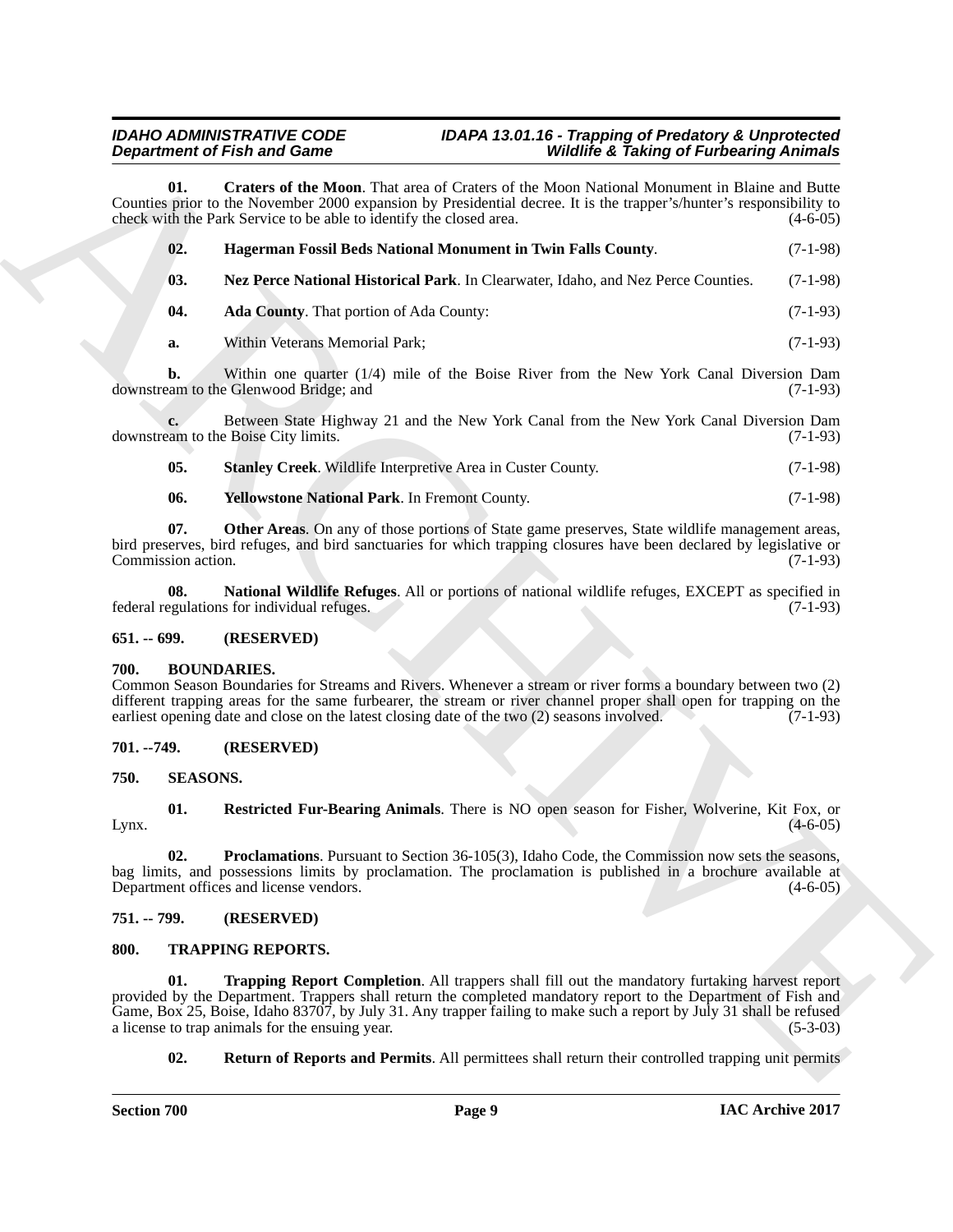ARCHIVE and controlled trapping reports to the person from whom they obtained their controlled trapping unit permits within ten (10) days of the close of the season for the controlled trapping unit. (7-1-93)

### <span id="page-9-0"></span>**801. -- 999. (RESERVED)**